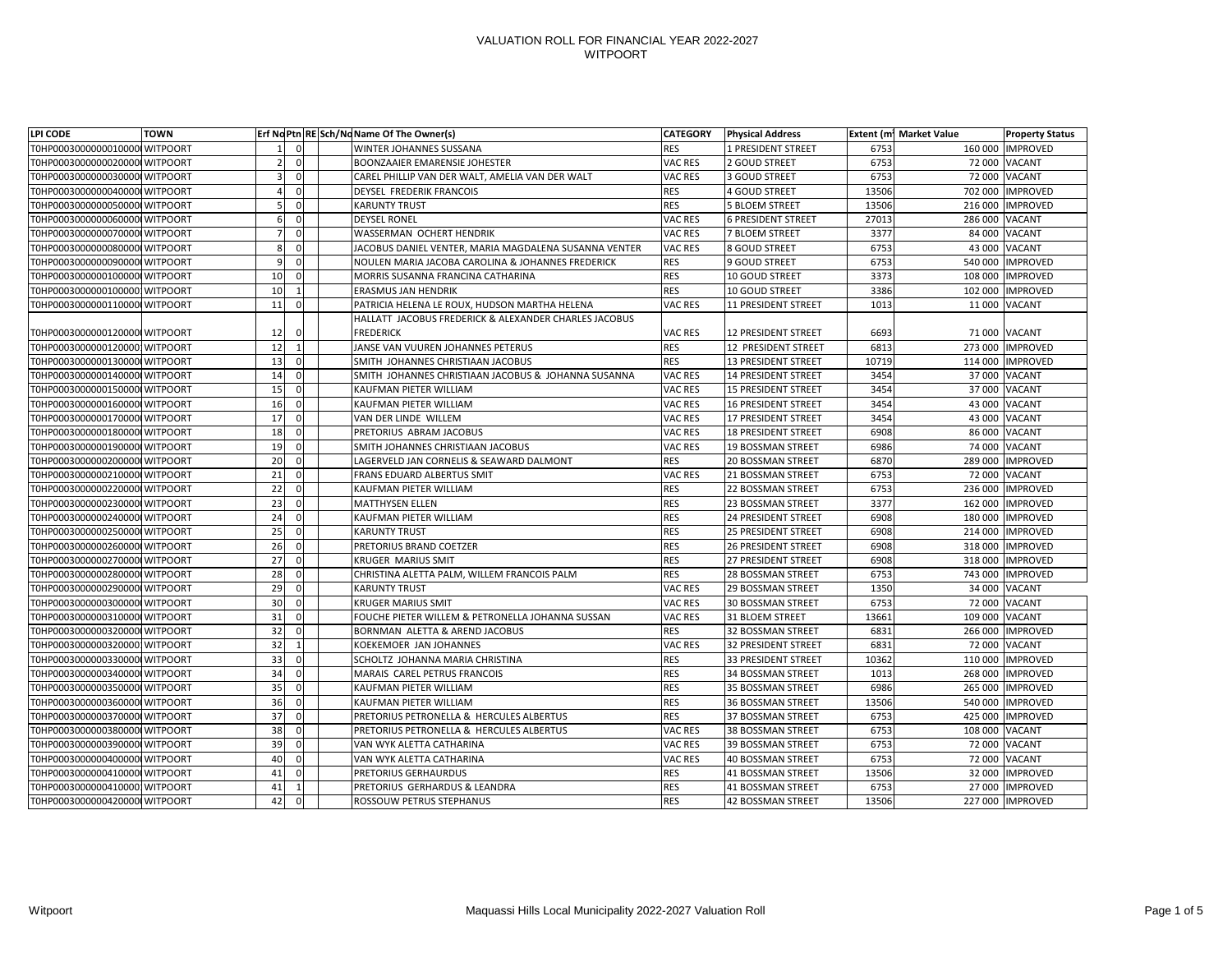| LPI CODE                       | <b>TOWN</b> |    |                | Erf No Ptn RE Sch/No Name Of The Owner(s)                         | <b>CATEGORY</b> | <b>Physical Address</b>        |       | <b>Extent (m1 Market Value</b> | <b>Property Status</b> |
|--------------------------------|-------------|----|----------------|-------------------------------------------------------------------|-----------------|--------------------------------|-------|--------------------------------|------------------------|
| T0HP00030000004300000 WITPOORT |             | 43 | 0I             | ROSSOUW PETRUS STEPHANUS & GELDENHUYS ANNA SUSSANA MARIARES       |                 | <b>43 BOSSMAN STREET</b>       | 13506 | 213 000                        | <b>IMPROVED</b>        |
| T0HP00030000004400000 WITPOORT |             | 44 | $\overline{0}$ | <b>GOUWS PIETER JOHANNES</b>                                      | <b>BUS</b>      | <b>44 BOSSMAN STREET</b>       | 6753  | 709 000                        | <b>IMPROVED</b>        |
| T0HP00030000004500000 WITPOORT |             | 45 | 0I             | <b>KAUFMAN PIETER WILLIAM</b>                                     | <b>RES</b>      | 45 BOSSMAN / SMITH STRE        | 13506 |                                | 270 000 IMPROVED       |
| T0HP00030000004600000 WITPOORT |             | 46 | 0I             | BORNMAN CORNELIUS JOHANNES & CORNELIA ELIZABETH                   | <b>RES</b>      | <b>46 BOSSMAN OR SMITH STR</b> | 6753  | 216 000                        | <b>IMPROVED</b>        |
| T0HP00030000004700000 WITPOORT |             | 47 | $\overline{0}$ | VAN DER LINDE JOHANNES LODEWIKUS                                  | VAC RES         | 47 BOSSMAN OR SMITH STI        | 6753  |                                | 72 000 VACANT          |
| T0HP00030000004800000 WITPOORT |             | 48 | $\Omega$       | LAMBRECHTS LIZELLE MARINA                                         | <b>RES</b>      | 48 BOSSMAN OR SMITH STI        | 13506 | 297 000                        | <b>IMPROVED</b>        |
| T0HP00030000004900000 WITPOORT |             | 49 | 0I             | LAMBRECHTS LIZELLE MARINA                                         | <b>RES</b>      | 49 BOSSMAN OR SMITH STI        | 6753  | 131 000                        | <b>IMPROVED</b>        |
| T0HP00030000005000000 WITPOORT |             | 50 | 0              | VAN DER WESTHUIZEN OCKERT CORNELIUS & DINAH JOHANNA               | VAC RES         | 50 SMIT STREET                 | 20267 |                                | 32 000 VACANT          |
| T0HP00030000005100000 WITPOORT |             | 51 | $\overline{0}$ | VAN DER WESTHUIZEN PHILIPPUS MARTHINUS                            | VAC RES         | 51 SMIT STREET                 | 6755  |                                | 32 000 VACANT          |
| T0HP00030000005100001WITPOORT  |             | 51 |                | VAN DER WESTHUIZEN OCKERT CORNELIUS & DINAH JOHANNA               | <b>VAC RES</b>  | 51 SMIT STREET                 | 6755  |                                | 32 000 VACANT          |
| T0HP00030000005200000 WITPOORT |             | 52 | $\Omega$       | VAN DER WESTHUIZEN OCKERT CORNELIUS & DINAH JOHANNA               | <b>VAC RES</b>  | 52 C/O TOM KORT STREET         | 13511 |                                | 32 000 VACANT          |
| T0HP00030000005300000 WITPOORT |             | 53 | <sup>0</sup>   | <b>WIGGINS HENRY OWEN</b>                                         | VAC RES         | <b>53 KORT STREET</b>          | 3378  |                                | 37 000 VACANT          |
| T0HP00030000005300001WITPOORT  |             | 53 |                | <b>WIGGINS HENRY OWEN</b>                                         | VAC RES         | <b>53 KORT STREET</b>          | 3378  |                                | 74 000 VACANT          |
| T0HP00030000005400000 WITPOORT |             | 54 | $\Omega$       | VAN DER WESTHUIZEN OCKERT CORNELIUS & DINAH JOHANNA               | <b>RES</b>      | <b>54 KORT STREET</b>          | 6755  | 108 000                        | <b>IMPROVED</b>        |
| T0HP00030000005500000 WITPOORT |             | 55 | 0I             | PIETER WILLIAM KAUFMAN                                            | VAC RES         | 55 TOM STREET                  | 13086 |                                | 84 000 VACANT          |
| T0HP00030000005600000 WITPOORT |             | 56 | ΟI             | <b>KAUFMAN PIETER WILLIAM</b>                                     | VAC RES         | 56 TOM STREET                  | 9636  |                                | 64 000 VACANT          |
| T0HP00030000005600001WITPOORT  |             | 56 |                | MARITZ PIETER JAKOBUS GEORGE                                      | VAC RES         | 56 TOM STREET                  | 4818  |                                | 65 000 VACANT          |
| T0HP00030000005700000 WITPOORT |             | 57 | $\Omega$       | <b>KAUFMAN PIETER WILLIAM</b>                                     | VAC RES         | 57 TOM STREET                  | 9024  | 65 000                         | <b>VACANT</b>          |
| T0HP00030000005800000 WITPOORT |             | 58 | 0              | VAN DER WESTHUIZEN DINAH JOHANNA                                  | <b>RES</b>      | <b>58 TOM STREET</b>           | 7227  | 325 000                        | <b>IMPROVED</b>        |
| T0HP00030000005900000 WITPOORT |             | 59 | 01             | MASSALLIA ZAHEER                                                  | <b>BUS</b>      | 59 PLEIN STREET                | 2251  | 43 000                         | <b>IMPROVED</b>        |
| T0HP00030000006000000 WITPOORT |             | 60 |                | <b>GELDENHUYS SCHALK JACOBUS</b>                                  | <b>BUS</b>      | <b>60 VOORTREKKER STREET</b>   | 2251  | 43 000                         | <b>IMPROVED</b>        |
| T0HP00030000006100000 WITPOORT |             | 61 | 0I             | <b>MASSALLIA ZAHEER</b>                                           | <b>BUS</b>      | <b>61 PLEIN STREET</b>         | 2251  | 43 000                         | <b>IMPROVED</b>        |
| T0HP00030000006200000 WITPOORT |             | 62 | <sup>0</sup>   | DU TOIT JOHANNES DANIEL                                           | VAC RES         | <b>62 PLEIN STREET</b>         | 2251  |                                | 24 000 VACANT          |
| T0HP00030000006300000 WITPOORT |             | 63 | 0I             | <b>GELDENHUYS SCHALK JACOBUS</b>                                  | VAC RES         | <b>63 DWARS STREET</b>         | 4502  |                                | 48 000 VACANT          |
| T0HP00030000006400000 WITPOORT |             | 64 | ΟI             | <b>NEL ABEL HERMANUS &amp; CYNTHIA</b>                            | VAC RES         | 64 PLEIN STREET                | 2531  |                                | 64 000 VACANT          |
| T0HP00030000006500000 WITPOORT |             | 65 | 0I             | <b>NEL FREDERIK HENDRIK</b>                                       | <b>RES</b>      | <b>65 DWARS STREET</b>         | 2531  | 162 000                        | <b>IMPROVED</b>        |
| T0HP00030000006600000 WITPOORT |             | 66 | ΟI             | FOUCHE GERT LODEWYK & MARIA ANDRIANA                              | <b>RES</b>      | <b>66 VOORTREKKER STREET</b>   | 13542 | 371 000                        | <b>IMPROVED</b>        |
| T0HP00030000006700000 WITPOORT |             | 67 | <sup>n</sup>   | VAN WYK ALETTA CATHARINA                                          | VAC RES         | <b>67 KERK STREET</b>          | 7192  |                                | 76 000 VACANT          |
| T0HP00030000006800000 WITPOORT |             | 68 | ΟI             | VAN WYK ALETTA CATHARINA                                          | VAC RES         | <b>68 KERK STREET</b>          | 7192  |                                | 76 000 VACANT          |
| T0HP00030000006900000 WITPOORT |             | 69 | <sup>O</sup> I | VAN WYK ALETTA CATHARINA                                          | <b>VAC RES</b>  | 69 KERK STREET                 | 7769  |                                | 82 000 VACANT          |
| T0HP00030000007000000 WITPOORT |             | 70 | 0I             | DE BEER ANSIE ELIZABETH                                           | VAC RES         | <b>70 VOORTREKKER STREET</b>   | 13573 |                                | 65 000 VACANT          |
| T0HP00030000007100000 WITPOORT |             | 71 |                | LANDSBOROUGH PROP ENTERPRISES CC                                  | <b>RES</b>      | 71 VOORTREKKER STREET          | 3493  |                                | 224 000 IMPROVED       |
| T0HP00030000007200000 WITPOORT |             | 72 | <sup>0</sup>   | LANDSBOROUGH PROP ENTERPRISES CC                                  | VAC RES         | 72 KERK STREET                 | 7208  |                                | 77 000 VACANT          |
| T0HP00030000007300000 WITPOORT |             | 73 | 0              | LANDSBOROUGH PROP ENTERPRISES CC                                  | VAC RES         | 73 KERK STREET                 | 7208  |                                | 77 000 VACANT          |
| T0HP00030000007400000 WITPOORT |             | 74 | 0I             | LANDSBOROUGH PROP ENTERPRISES CC                                  | VAC RES         | 74 KERK STREET                 | 3709  |                                | 40 000 VACANT          |
| T0HP00030000007500000 WITPOORT |             | 75 | ΟI             | <b>MOLIFI BARENG DAVID</b>                                        | <b>RES</b>      | 75 KERK STREET                 | 1747  |                                | 148 000 IMPROVED       |
| T0HP00030000007600000 WITPOORT |             | 76 | 0I             | <b>SCHEEPERS CORNELIUS COENRAAD &amp; BELINDA DAWN</b>            | VAC RES         | <b>76 KERK STREET</b>          | 6908  |                                | 73 000 VACANT          |
| T0HP00030000007700000 WITPOORT |             | 77 | 0I             | JOHANNES JAN ADRIAAN VORSTER, ISABEL VORSTER                      | <b>RES</b>      | 77 RISSIK STREET               | 8655  |                                | 320 000 IMPROVED       |
| T0HP00030000007800000 WITPOORT |             | 78 |                | <b>KAUFMAN PIETER WILLIAM</b>                                     | <b>RES</b>      | <b>78 RISSIK STREET</b>        | 1731  | 952 000                        | <b>IMPROVED</b>        |
| T0HP00030000007900000 WITPOORT |             | 79 | 01             | MOLUTSI THUBAKI JEREMIA & BOITUMELO VIOLA                         | <b>RES</b>      | 79 RISSIK STREET               | 13573 | 448 000                        | IMPROVED               |
| T0HP00030000008000000 WITPOORT |             | 80 |                | DREYER HERCULES PHILLIPUS & GEZINA WILHELMINA                     | VAC RES         | <b>80 KERK STREET</b>          | 13972 | 148 000 VACANT                 |                        |
| T0HP00030000008100000 WITPOORT |             | 81 |                | HOLTZHAUSEN ANNA JOHANNA                                          | <b>RES</b>      | <b>81 JOUBERT STREET</b>       | 6986  | 161 000                        | <b>IMPROVED</b>        |
| T0HP00030000008100001WITPOORT  |             | 81 |                | RUDMAN GERTRUIDA MARIA                                            | <b>RES</b>      | <b>81 JOUBERT STREET</b>       | 6986  |                                | 140 000 IMPROVED       |
| T0HP00030000008200000 WITPOORT |             | 82 | 0              | BOTES ANTONIE JOHANNES LAWRENS & CAROLINA MAGRIETA ALETTA VAC RES |                 | 82 JOUBERT STREET              | 1731  |                                | 19 000 VACANT          |
| T0HP00030000008300000 WITPOORT |             | 83 |                | BOTES CAROLINA MAGRIETA ALETTA & ANTONIE JOHANNES LAWRENSRES      |                 | 83 RISSIK STREET               | 13816 |                                | 318 000 IMPROVED       |
| T0HP00030000008400000 WITPOORT |             | 84 | 0              | <b>ITLHABOLOLE TRADING PTY LTD</b>                                | VAC RES         | 84 RISSIK STREET               | 3493  |                                | 87 000 VACANT          |
| T0HP00030000008500000 WITPOORT |             | 85 | 0              | HERCULES PHILLIPUS DREYER, GEZINA WILHELMINA DREYER               | <b>BUS</b>      | 85 RISSIK STREET               | 1038  |                                | 327 000 IMPROVED       |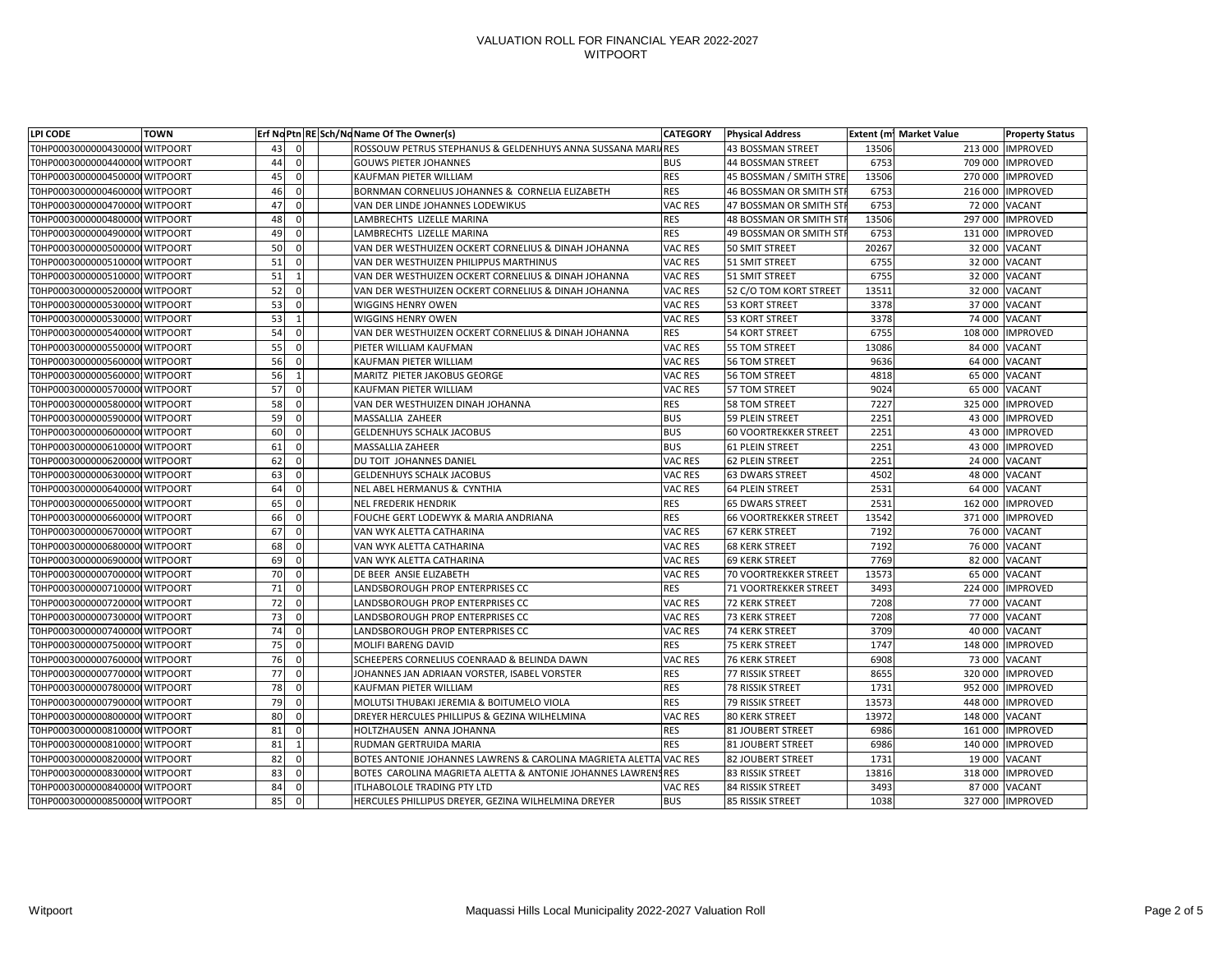| LPI CODE                       | <b>TOWN</b> |        |              | Erf No Ptn   RE Sch/No Name Of The Owner(s)                  | <b>CATEGORY</b> | <b>Physical Address</b>       |        | <b>Extent (m1 Market Value</b> | <b>Property Status</b> |
|--------------------------------|-------------|--------|--------------|--------------------------------------------------------------|-----------------|-------------------------------|--------|--------------------------------|------------------------|
| T0HP00030000008500001WITPOORT  |             | 85     |              | <b>KOAHO SAAPATA BEN</b>                                     | <b>RES</b>      | 85 RISSIK STREET              | 10371  | 213 000                        | <b>IMPROVED</b>        |
| T0HP00030000008600000 WITPOORT |             | 86     | <sup>0</sup> | NEL WILLIAM WELLINGTON & ANNA JOHANNA                        | <b>RES</b>      | <b>86 KRUGER STREET</b>       | 3734   | 235 000                        | <b>IMPROVED</b>        |
| T0HP00030000008700000 WITPOORT |             | 87     |              | VAN DEN BERG SOPHIA ELIZABETH                                | <b>RES</b>      | 87 KRUGER STREET              | 3493   | 108 000                        | <b>IMPROVED</b>        |
| T0HP00030000008800000 WITPOORT |             | 88     | $\Omega$     | KGATHATSO THEKISO, MPHO LUCIA THEKISO                        | <b>RES</b>      | 88 KRUGER STREET              | 6986   | 254 000                        | <b>IMPROVED</b>        |
| T0HP00030000009100000 WITPOORT |             | 91     | 0            | DU RANDT CHRISTEL CHARLO                                     | <b>RES</b>      | 91 KRUGER STREET              | 2690   |                                | 511 000 IMPROVED       |
| T0HP00030000009200000 WITPOORT |             | 92     | <sup>0</sup> | ITLHABOLOLE TRADING PTY LTD                                  | <b>RES</b>      | 92 KRUGER STREET              | 3614   | 170 000                        | <b>IMPROVED</b>        |
| T0HP00030000009300000 WITPOORT |             | 93     | 0            | <b>ALBERT JOHN WIGGINS</b>                                   | <b>RES</b>      | 93 KRUGER STREET              | 3614   | 108 000                        | <b>IMPROVED</b>        |
| T0HP00030000009400000 WITPOORT |             | 94     |              | PRINGLE SCHALK WILLEM CONRADIE & CORNELIA HENDRINA & SMIT    | <b>VAC RES</b>  | 94 KRUGER STREET              | 8991   |                                | 18 400 VACANT          |
| T0HP00030000009500000 WITPOORT |             | 95     | 0            | LANDSBOROUGH PROP ENTERPRISES CC                             | VAC RES         | 95 PLOOI STREET               | 14454  | 153 000 VACANT                 |                        |
| T0HP00030000009500001WITPOORT  |             | 95     |              | <b>BURGER BERNARDUS JOHANNES</b>                             | <b>RES</b>      | 95 PLOOI STREET               | 7227   | 325 000                        | <b>IMPROVED</b>        |
| T0HP00030000009600000 WITPOORT |             | 96     | 0            | <b>WIESNER DAWID SCHALK</b>                                  | <b>RES</b>      | 96 PLOOI STREET               | 21682  | 477 000                        | <b>IMPROVED</b>        |
| T0HP00030000009700000 WITPOORT |             | 97     |              | DREYER HERCULES PHILLIPUS & GEZINA WILHELMINA                | <b>RES</b>      | 97 PLOOI STREET               | 21682  | 434 000                        | <b>IMPROVED</b>        |
| T0HP00030000009800000 WITPOORT |             | 98     | <sup>0</sup> | JORDAAN JOHANNA DORETHIA                                     | <b>RES</b>      | 98 PLOOI STREET               | 3614   | 210 000                        | <b>IMPROVED</b>        |
| T0HP00030000010000000 WITPOORT |             | 100    |              | NEDERDUITSCH HERVORMDE KERK VAN AFRIKA-BOSMANSRUST           | PW              | 100 C/O PLOOI & VOORTRE       | 27851  | 432 000                        | <b>IMPROVED</b>        |
| T0HP00030000010100000 WITPOORT |             | 101    | <sup>0</sup> | <b>KAUFMAN PIETER WILLIAM</b>                                | <b>RES</b>      | 101 VOORTREKKER STREET        | 12846  | 218 000                        | <b>IMPROVED</b>        |
| T0HP00030000010200000 WITPOORT |             | 102    | <sup>0</sup> | <b>VAN WYK FRANCINA ADAM</b>                                 | VAC RES         | 102 VAN VUUREN STREET         | 11501  | 122 000 VACANT                 |                        |
| T0HP00030000010300000 WITPOORT |             | 103    | 0            | SMIT JOHANNA MAGRIETHA & FRANS EDUARD ALBERTUS & BEZUIDENRES |                 | 103 VAN VUUREN STREET         | 11501  | 380 000                        | <b>IMPROVED</b>        |
| T0HP00030000010400000 WITPOORT |             | 104    | 0            | FRANS EDUARD ALBERTUS SMIT, JOHANNA MAGRIETHA SMIT           | VAC RES         | 104 VAN VUUREN STREET         | 11505  |                                | 64 000 VACANT          |
| T0HP00030000010500000 WITPOORT |             | 105    | O            | <b>KOEKEMOER JOHANNES HNDRICK</b>                            | VAC RES         | 105 VAN VUUREN STREET         | 9826   | 104 000 VACANT                 |                        |
| T0HP00030000010600000 WITPOORT |             | 106    | 01           | SMIT JOHANNA MAGRIETHA                                       | VAC RES         | 106 VAN VUUREN STREET         | 9824   |                                | 64 000 VACANT          |
| T0HP00030000010700000 WITPOORT |             | 107    | 0            | VAN WYK DESMOND BARNEY                                       | <b>RES</b>      | 107 GOUD STREET               | 12035  | 128 000                        | <b>IMPROVED</b>        |
| T0HP00030000010800000 WITPOORT |             | 108    | 0            | LAAS LOUWRENS JOHANNES STEPHANES                             | VAC RES         | 108 SMIT STREET               | 8370   | 89 000                         | <b>VACANT</b>          |
| T0HP00030000010900000 WITPOORT |             | 109    |              | VAN DER WESTHUIZEN OCKERT CORNELIUS & DINAH JOHANNA          | <b>RES</b>      | 109 SMIT STREET               | 8365   | 192 000                        | <b>IMPROVED</b>        |
| T0HP00030000011000000 WITPOORT |             | 110    | 0            | VAN WYK ALETTA CATHARINA                                     | VAC RES         | 110 GOUD STREET               | 7393   | 78 000                         | <b>VACANT</b>          |
| T0HP00030000011100000 WITPOORT |             | 111    | 0            | <b>BOSMANSRUS GELOFTEFEESKOMITEE</b>                         | <b>RES</b>      | 111 GOUD STREET               | 7227   | 195 000                        | <b>IMPROVED</b>        |
| T0HP00030000011200000 WITPOORT |             | 112    | <sup>0</sup> | MONGLUE BOERDERY CC                                          | VAC RES         | 112 GOUD STREET               | 6449   | 68 000                         | <b>VACANT</b>          |
| T0HP00030000011300000 WITPOORT |             | 113    | 0            | DE LANGE DE'AMOUR & BERDINA SOPHIA                           | <b>RES</b>      | 113 GOUD STREET               | 2329   |                                | 140 000 IMPROVED       |
| T0HP00030000011300001WITPOORT  |             | 113    |              | OU APOSTOLIESE KERK VAN AFRIKA                               | <b>RES</b>      | 113 GOUD STREET               | 2328   |                                | 158 000   IMPROVED     |
| T0HP00030000011400000 WITPOORT |             | 114    | 0            | TELKOM S.A. T S A                                            | PSI             | 114 GOUD STREET               | 3710   |                                | 126 000 IMPROVED       |
| T0HP00030000011500000WITPOORT  |             | 115    | - O I        | VAN DER WESTHUIZEN DINAH JOHANNA                             | <b>RES</b>      | 115 C/O PLEIN & VOORTREN      | 16921  |                                | 179 000 IMPROVED       |
| T0HP00030000011500001WITPOORT  |             | 115    |              | <b>MAQAUSSI HILLS LOCAL MUNICIPAL</b>                        | <b>RES</b>      | <b>115 VOORTREKKER STREET</b> | 3371   |                                | 142 000 IMPROVED       |
| T0HP00030000011600000 WITPOORT |             | 116    |              | JANSE VAN RENSBURG CATHARINA MARIA ELIZABETH                 | <b>RES</b>      | 116 C/O GOUD & V VUUREN       | 14454  | 159 000                        | <b>IMPROVED</b>        |
| T0HP00030000011700000 WITPOORT |             | 117    |              | VICTOR WILLIAM & JEANETTA MARIA ELIZABETH                    | <b>RES</b>      | 117 VOORTREKKER STREET        | 24312  | 219 000                        | <b>IMPROVED</b>        |
| T0HP00030000011900000 WITPOORT |             | 119    |              | <b>NEL FERDINAND WILHELMUS</b>                               | <b>RES</b>      | 119 GOUD STREET               | 122127 | 128 000                        | <b>IMPROVED</b>        |
| T0HP00030000011900001WITPOORT  |             | 119    |              | <b>KAUFMAN PIETER WILLIAM</b>                                | <b>RES</b>      | 119 GOUD STREET               | 16031  | 240 000                        | <b>IMPROVED</b>        |
| T0HP00030000011900001WITPOORT  |             | 119    |              | RUDOLF JACOBUS NIEUWENHUIS, SONJA MARIA KAPP                 | <b>RES</b>      | 119 GOUD STREET               | 17602  |                                | 187 000 IMPROVED       |
| T0HP0003000001190000 WITPOORT  |             | 119    |              | JACOBS MYNHARDT DANIEL & CECILIA                             | <b>RES</b>      | 119 GOUD STREET               | 1716   |                                | 309 000 IMPROVED       |
| T0HP0003000001190000 WITPOORT  |             | 119    |              | PRETORIUS JOHAN DANIEL & ANNA MARIA                          | VAC RES         | 119 GOUD STREET               | 4383   |                                | 88 000 VACANT          |
| T0HP00030000011900000 WITPOORT |             | 119    |              | VAN WYK ALETTA CATHARINA                                     | <b>RES</b>      | 119 GOUD STREET               | 16783  |                                | 193 000 IMPROVED       |
| T0HP00030000011900001WITPOORT  |             | 119    |              | <b>KAUFMAN PIETER WILLIAM</b>                                | VAC RES         | 119 GOUD STREET               | 19858  |                                | 65 000 VACANT          |
| T0HP00030000011900001WITPOORT  |             | 119    | 8            | <b>MATAKA RAPHEPHENG EPHRAIM</b>                             | VAC RES         | 119 C/O GOUD & SMIT STR       | 16959  |                                | 95 000 VACANT          |
| T0HP00030000011900001WITPOORT  |             | 119    |              | VAN WYK ALETTA CATHARINA                                     | <b>RES</b>      | 119 GOUD STREET               | 16873  |                                | 179 000 IMPROVED       |
| T0HP00030000011900011WITPOORT  |             | 119    | 11           | RICKO EUGENE JANSE VAN RENSBURG                              | <b>RES</b>      | 119 C/O SMIT & BOSSMAN        | 13847  | 162 000                        | <b>IMPROVED</b>        |
| T0HP00030000011900011WITPOORT  |             | 119    | 12           | JOHAN DANIEL PRETORIUS, ANNA MARIA PRETORIUS                 | <b>VAC RES</b>  | 119 GOUD STREET               | 4283   | 47 000                         | <b>VACANT</b>          |
| T0HP00030000011900011WITPOORT  |             | 119    | 13           | JACOBS CECILIA & MYNHARDT DANIEL                             | VAC RES         | 119 GOUD STREET               | 4283   |                                | 54 000 VACANT          |
| T0HP0003000001190001 WITPOORT  |             | 119 14 |              | <b>WONDERLOCK BK</b>                                         | <b>RES</b>      | 119 GOUD STREET               | 8565   | 70 000                         | <b>IMPROVED</b>        |
| T0HP0003000001190001 WITPOORT  |             | 119    | 15           | <b>WONDERLOCK BK</b>                                         | <b>RES</b>      | 119 GOUD STREET               | 16863  |                                | 105 000 IMPROVED       |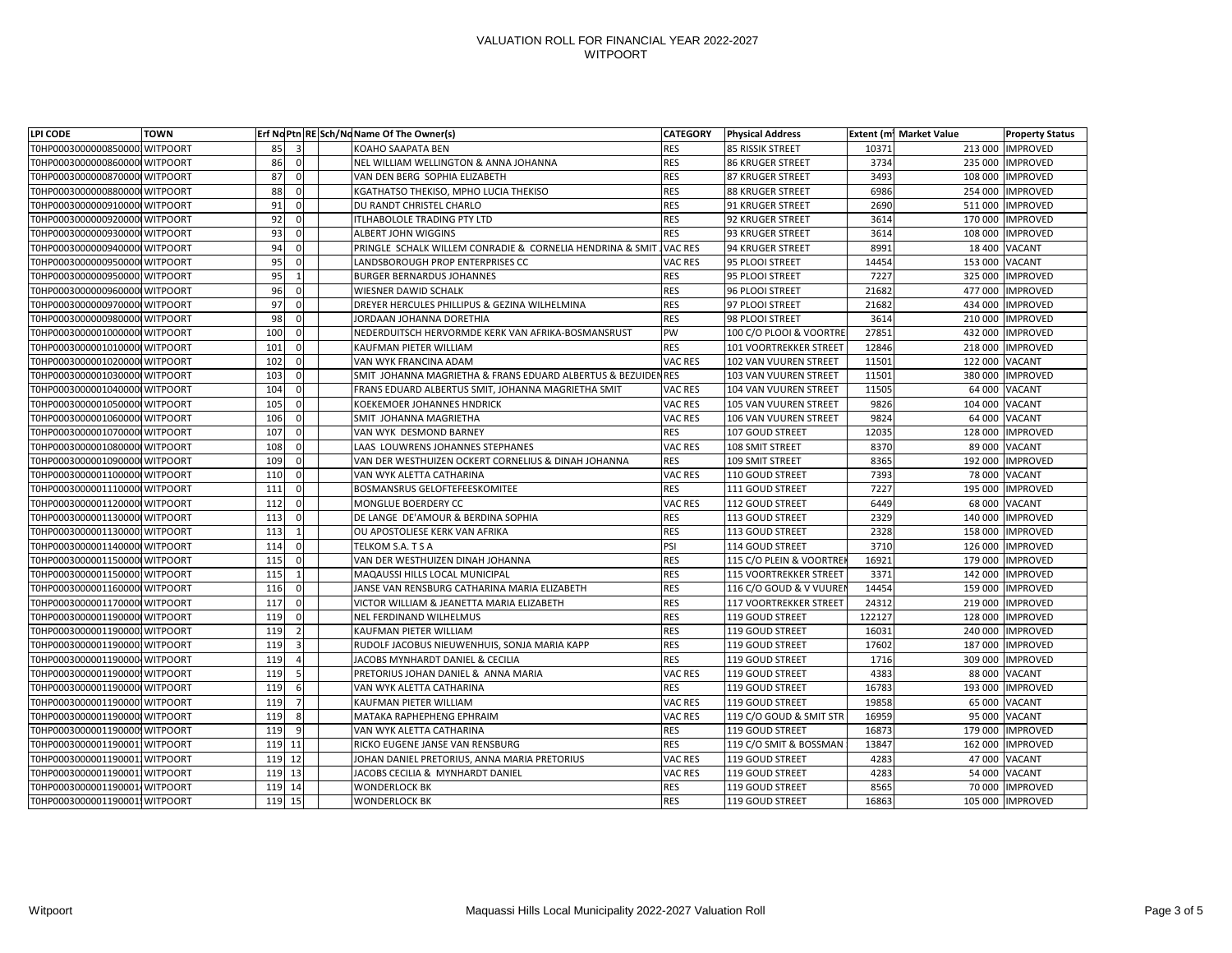| <b>LPI CODE</b>                | <b>TOWN</b> |          |  | <b>Erf No Ptn RESCH/No Name Of The Owner(s)</b>    | <b>CATEGORY</b> | <b>Physical Address</b>  |              | <b>Extent (m1 Market Value</b> | <b>Property Status</b> |
|--------------------------------|-------------|----------|--|----------------------------------------------------|-----------------|--------------------------|--------------|--------------------------------|------------------------|
| T0HP0003000001190001(WITPOORT  |             | $119$ 16 |  | ANDRIES JACOBUS STEPHANUS DU TOIT                  | RES             | 119 GOUD STREET          | 9551         |                                | 53 000 IMPROVED        |
| T0HP00030000012000000 WITPOORT |             | 120      |  | BOONZAAIER CHRISSTOFFEL & VERA                     | RC.             | 120 GOUD STREET          | 7227         |                                | 105 000 IIMPROVED      |
| T0HP00030000012100000 WITPOORT |             | 121      |  | NEDERDUITSCH HERVORMDE KERK VAN AFRIKA-BOSMANSRUST | PW              | 121 GOUD STREET          | 17131        |                                | 231 000 IIMPROVED      |
| T0HP00030000012200000 WITPOORT |             | 122      |  | MORAKE TSIETSI ABEL & MOJABENG RACHEL              | <b>VAC RES</b>  | 122 VOORTREKKER STREET   | 5039         |                                | 43 000 VACANT          |
| T0HP00030000012300000 WITPOORT |             | 123      |  | <b>PRINGLE SCHALK WILLEM CONRADIE</b>              | KES             | <b>123 KRUGER STREET</b> | 10479        |                                | 231 000 IMPROVED       |
| T0HP00030000012300001WITPOORT  |             | 123      |  | DINTWE KEDIEMETSE EMILY & SEGOPOTSO JEREMIA        | RES             | <b>123 KRUGER STREET</b> | 10478        |                                | 272 000 IIMPROVED      |
|                                |             |          |  |                                                    |                 |                          | <b>Total</b> | 25 249 400 1                   |                        |

| Witpoort      |                 |                          |  |  |  |  |  |
|---------------|-----------------|--------------------------|--|--|--|--|--|
|               | <b>Quantity</b> | Value                    |  |  |  |  |  |
| <b>RES</b>    | 77              | 19 028 000               |  |  |  |  |  |
| VAC RES       | 61              | 4 267 400                |  |  |  |  |  |
| <b>BUS</b>    |                 | 1 165 000                |  |  |  |  |  |
| <b>POS</b>    | $\overline{0}$  | $\overline{\phantom{a}}$ |  |  |  |  |  |
| <b>PW</b>     |                 | 663 000                  |  |  |  |  |  |
| <b>AGRI</b>   | $\Omega$        | $\sim$                   |  |  |  |  |  |
| PSI           |                 | 126 000                  |  |  |  |  |  |
| <b>SOP</b>    | $\overline{0}$  | $\overline{\phantom{a}}$ |  |  |  |  |  |
| <b>IND</b>    | $\overline{0}$  | $\overline{\phantom{a}}$ |  |  |  |  |  |
| <b>MUN</b>    | $\overline{0}$  | $\overline{\phantom{a}}$ |  |  |  |  |  |
| <b>TOTAL</b>  | 146             | 25 249 400               |  |  |  |  |  |
|               |                 |                          |  |  |  |  |  |
| <b>VACANT</b> | 60              | 3729200                  |  |  |  |  |  |